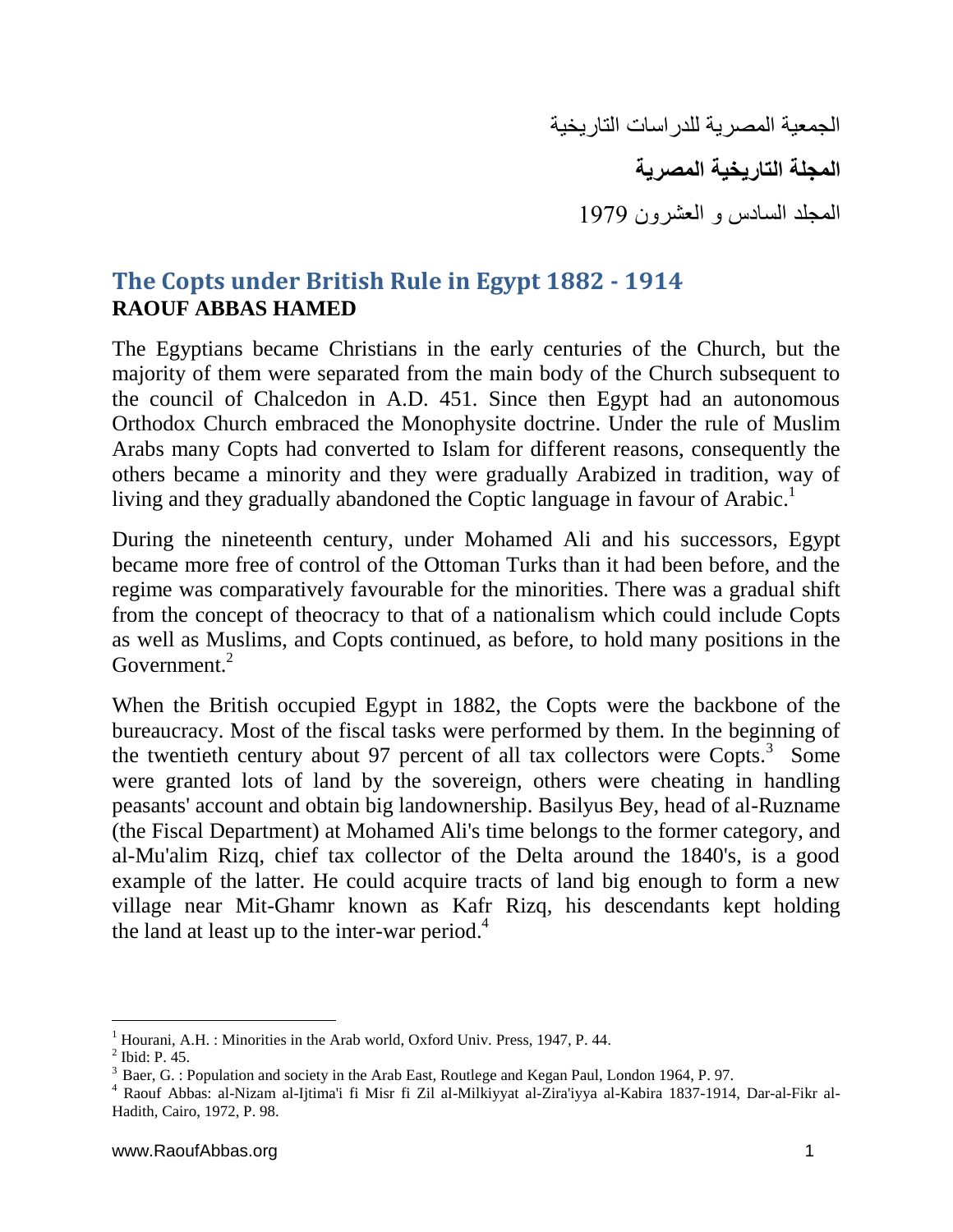Among the village Sheikhs and Umdas (headmen) there were several Copts. Some Copt families, such as Hanna of Minya, Grees of Mansura and Bushra of Asiut, kept holding the rank of Umda in their villages all over the nineteenth century. There were five Copt village-headmen out of seventy five members in (Majlis Shura al-Nuwwab) the Assembly of Delegates, a constitutional representation body set up by khedive Islam'il in 1866.<sup>5</sup>

The most influential category of Copts was that of the wealthy wholesalers who came to be engaged in international trade after the breakdown of the monopoly system, the introduction of market economy and the development of agriculture in the second half of nineteenth century. They were almost agents for European trading companies, acquired alien nationalities in order to enjoy the Capitulations and the privileges of alien investors. Though being originally Egyptians, some were Vice-Consuls of European countries in the main trading centers.

In the last decade of the nineteenth century, profits gained from dealing in agricultural products were higher than those from other commodities. Merchants, especially Copts, invested capital in agrarian production buying up large estates and becoming landlords. Wisa Buqtur was a prominent example of this. Around the end of the 1870's he began buying agrarian land; by 1898 he owned 12,000 feddans and that same year he bought 16,000 feddans of Da'ira.-el Saniyya land.<sup>6</sup>

The bulk of the Copts, as of the Muslims, were peasants in the villages of the Nile valley and Delta. They were producing the same crops, suffering the same oppressions and facing the same economic problems. Both Copts and Muslims lived in mixed villages, not in villages inhabited exclusively by Copts: in 1897 and 1907 there were only twelve villages with less than ten Muslims. They have similar customs for birth, marriage and death, similar superstitions and folklore, similar relics of that Nile-worship which has been called the real religion of the Egyptian peasant. It is enough to quote the conclusion of Lord Cromer in which he stated that «the only difference between the Copt and the Muslim is that the former is an Egyptian who worships in a Christian church, whilst the latter in an Egyptian who worships in a Mohammedan mosque».<sup>7</sup>

It could be the key point of the Copt's attitude toward the British colonial rule in Egypt. Although the wealthy Copts; landlords, merchants and high officials were supporting the occupation in order to keep their ranks and protect their interests, the bulk of the Copts were, from the early days of the occupation, against it, an

 $\overline{a}$ 5 Ibid: P. 200.

<sup>6</sup> Ramzi Tadrus: al-Aqbat fi al-Qaran-ul-Ishrin, Part III, Cairo 1911, PP. 74-75.

<sup>7</sup> Cromer, the Earl of: Modern Egypt, Macmillam and Co. London 1911 vol. II, p. 619.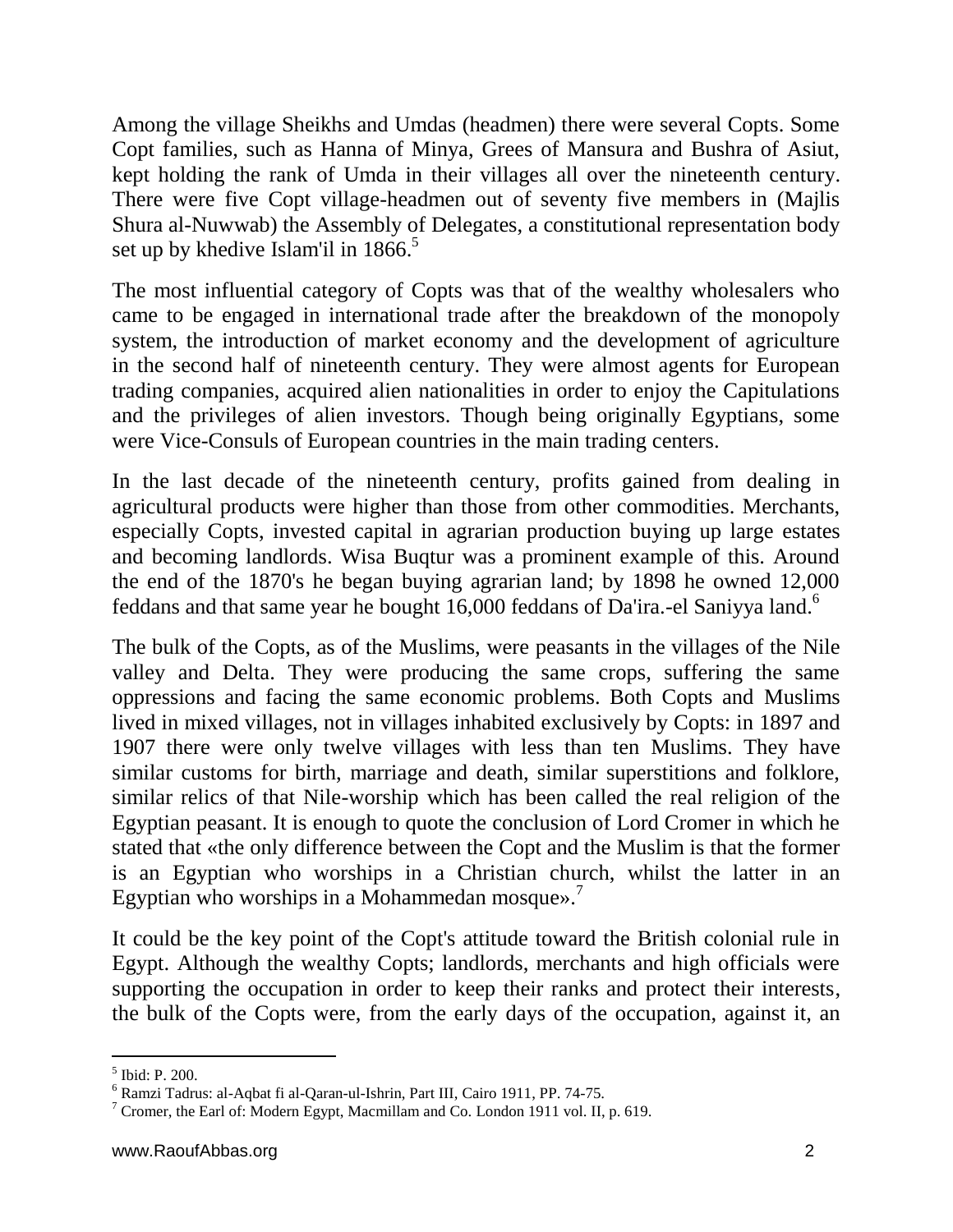attitude which raised the hostility of Cromer to the community as a whole. The British imperialist could imagine that his Egyptian co-religionists did not hesitate in showing their unfriendly feelings towards the so-called 'English reformer'. Having no confidence in the Copts employed by the Government to perform fiscal tasks, the occupation authorities replaced them, gradually, by the Syrian Christians whom were agreeable agents. But around the beginning of the twentieth, century the occupation started employing the young Copts educated in the schools established by the American missionaries and could master English. Almost these individuals were belonging to the wealthy Copt families able to send their children to such costly schools and eager to keep friendly relations with the occupation authorities. 8

Looking for having control over the whole community, the Coptic bourgeoisie made manoeuvre to eliminate the power of Coptic clergy. As early as 1874 the Coptic bourgeoisie founded a secular council al-Majlis al-Milli al-Amm lil-Aqbat al-Urthudhuks. One of its explicit purposes was to take over the Coptic waqfs from the clergy. In the early days of the occupation the Coptic bourgeoisie could get the official regulation of May 14, 1883 vested the management of all Coptic Khayri Waqfs in this council. From then on, the power of the Coptic patriarch, the clergy and the monks was severely undermined by secular organizations managed by the notables of the community.

Naturally, these endeavours faced the resistance of the clergy: At first it appeared as if this resistance would be once overcome. The crisis happened to take place in 1892 when Mostapha Pasha Fahmi, a Premier acting in general conformity with the occupation, sent the Coptic patriarch to one of the desert monasteries. Egyptian opinion; both Copt and Muslim was against the seclusion of the patriarch and few months later the Government had no other alternative but to recall him.<sup>9</sup>

For the occupation authorities the movement of the young intellectual Copts was affording ground for hope, especially those being educated in missionaries' schools in Egypt or British universities or the American university of Beirut and provided the occupation rule with cadres. The rise of Pan-Islamism and the foundation of al-Mu'ayad' daily newspaper in 1889 to be its organ was regarded by suspicion and fright, provide convenient condition for the young intellectual Copts to start their movement and mobilize their community in order to support certain communal claims. The mobilization was done through the charitable and educational institutions. In 1896 their organ 'Misr' appeared, drawing the attention to the

l

<sup>8</sup> Ibid, II: PP. 622-624.

 $^{9}$  Ibid, II : PP. 624-625.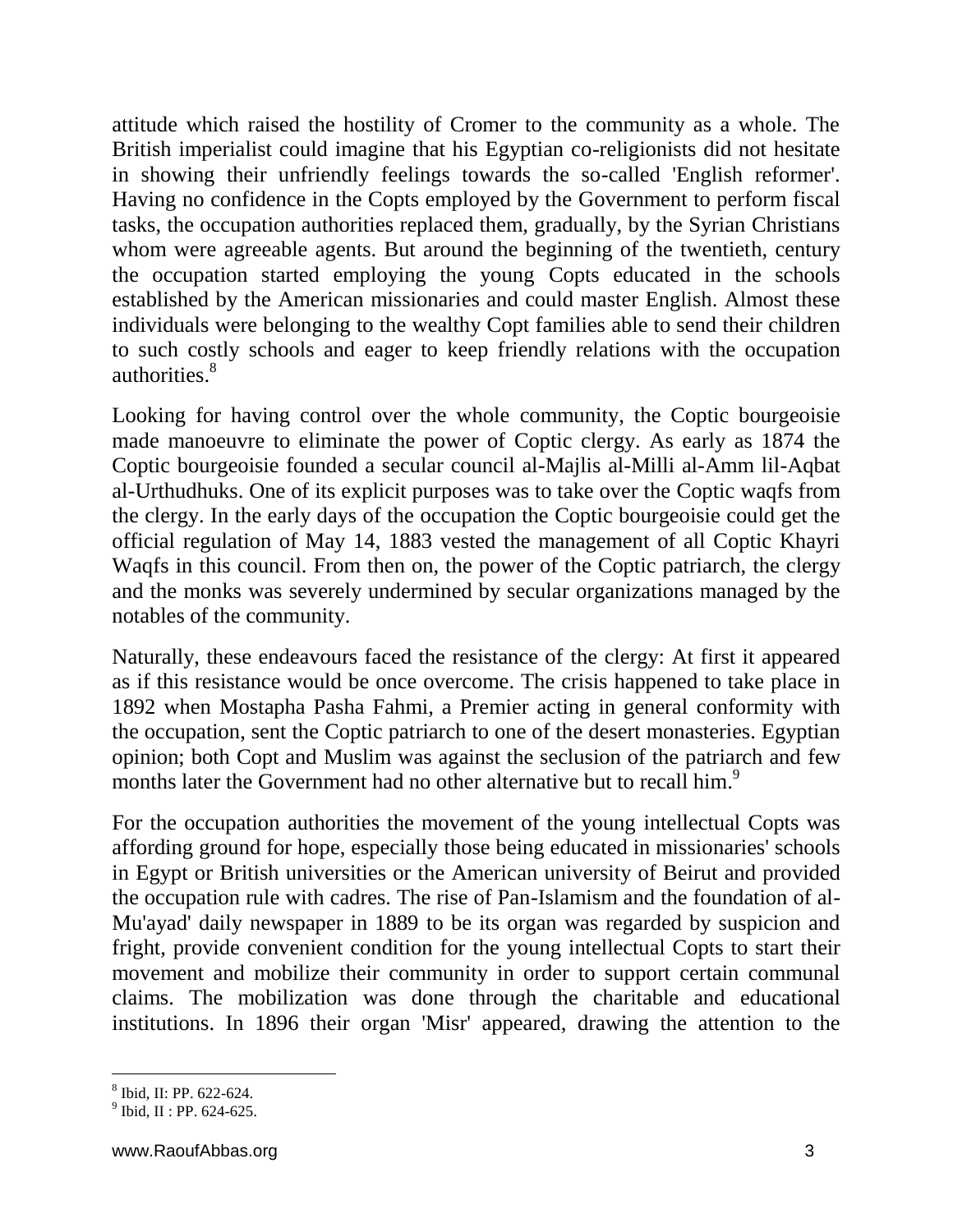ancient Egyptian culture and referring to Copts as the heirs of that culture. On one of his essays, Akhnoukh Fanous, a graduate of the American University of Beirut and leader of the young Copts movement, called for the resurrection of Coptic language which was vanished under the rule of Muslim Arabs.

In May 1897, a delegation headed by Akhnoukh Fanous submitted a memorandum concerning the communal claims, on behalf of the Copts, to the British Agent and Consul-General in Egypt. The memorandum called for the recognition of the Coptic language as formal one, Sunday to be weekend, Copt religious festivals to be national days and an equal share of the Government positions for Copts. A copy of the memorandum was submitted to each European Consul in Cairo, a disgraceful action which raised the hostility of both Copts and Muslim. In an essay came out in al-Ahali, the organ of the rural notables, Bushra Hanna Bey, a leading Copt, challenged the delegation to announce whom do they represent and who has elected them for such purpose. He denied the representation of the whole Coptic community claimed by the delegation. According to hi the latter contained pro-British individuals of the young Copts aiming to divide the nationalist movement for the interest of the occupation.<sup>10</sup>

As the Coptic opinion was against the delegation supporting the national movement the occupation authorities shows no sympathy to the delegation and the communal claims pointe out in the memorandum.

Hence the nationalist movement accelerated under the leadership of Mostafa Kamel. He could gain the support of all Egyptians regardless their creed. He did serious endeavours to propagate the Egyptian Question in Europe depending on the contradictions between the imperialistic powers and sticking to the Ottoman sovereignty in order to evacuate the British. On consequent of the Entante Cordiale 1904, Mostafa Kamel had begun to rely more on the mass support calling for nations education and constitutional democratic rule as essential pre condition to prepare the nation for national liberation struggle. For that purpose he had founded the 'al-Hizb al-Watani' the nationalist party in 1907.

Such circumstances did not provide a chance for the elite of the young Copts to gain their community's support for communal claims. Thousands of Copts had signed the petition for a constitution and the elimination of the absolutist regime. Al-Azbakiyya Park conference held by the Nationalist Party to organize the constitutional claims was attended by the bulk of Copts as well as Muslims.

 $\overline{a}$  $10$  Al-Ahali daily newspaper, May 7-12, 1897.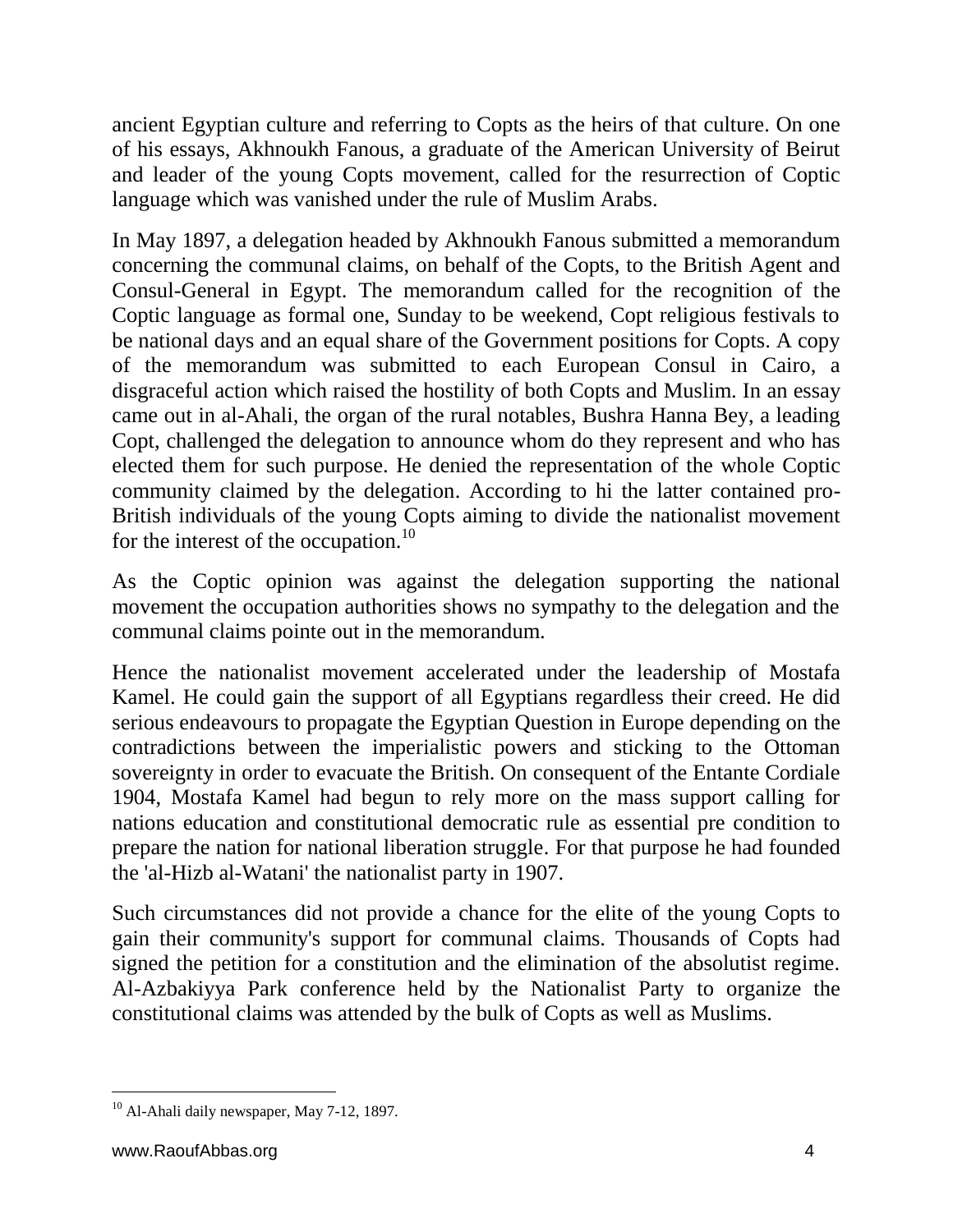The occupation authorities tried to take the advantage Mostafa Kamel's death in order to divide the nationalist moment, Al-Muqattam, Misr and al-Watan, the pro-British papers described the national movement as Pan-Islamic fanatic one a persuaded the Copts to stick to their communal claims instead of supporting the National Party. In response, Wisa Wasif a leading national Copt, delivered a speech in a public meeting in Alexandria. He stated that «the Egyptian nationalism is modern one similar to that of Europe» and that «the National party accepts the membership of Copts, Jews and Muslims».<sup>11</sup>

Therefore the nation-wide movement for the constitution and democracy continued after the death of Mostafa Kamel supported by the Copts except the pro-British elite led by Akhnoul Fanous. He kept calling for the reformation of the Coptic community. Nevertheless, the nationalist Copts counter-attack Akhnoukh Fanous. In one of his essays Wisa Wasif mentioned that the former being a Protestant (Anglican), does not represent the bulk of the community and described him as «a servant of the British, abandoned his religion and denied his people». He attacked, also, al-Sheikh Ali Yousef, editor of' the Pan-Islamic paper al-Mu'ayyad, for the tables he published concerning the share of the Copts in the Government positions which was regarded by him as unfair for Muslims. For Wisa Wasif such behaviour should lead to tension and clash between fellow- citizens and serves the aims of the British. $12$ 

Nevertheless the movement of the young Copts' elite was developed into a political party called al-Hizb al-Misri (the Egyptian Party) founded by Akhnoukh Fanous in Sep. 2,1908 with membership of about twenty people. The party issued a manifesto calling for the settlement of the Anglo-Egyptian relations within the framework of autonomous control under the British protection. Accordingly Egypt has to keep the British communications with India. In response, the U.K. would keep Egypt's independence and defend the country against foreign interference which means, in a sense, the admission of the status quo. Although Constitution was the desirable issue of the nationalist movement, the Egyptian Party proposed a consultant body nominated by the Government from the landlords and intellectuals. A certain number of seats should be devoted for the representation of minorities and aliens. The party had absolutely denied the necessity of issuing a Constitution.<sup>13</sup>

That pro-British attitude was followed in Nov. 1908 by the nomination of Butrus Pasha Ghali as Premier. He was known by loyalty to the occupation and involvement in the 1899 Anglo-Egyptian Agreement concerning the Sudan. He had

 $\overline{a}$ <sup>11</sup> Abdul-Rahman AI-Raf'i : Mohamed Farid, PP. 60-69.

 $12$  Al-Liwa, March 15, 1908.

<sup>&</sup>lt;sup>13</sup> Al-Ahrar, Sept. 2, 1908.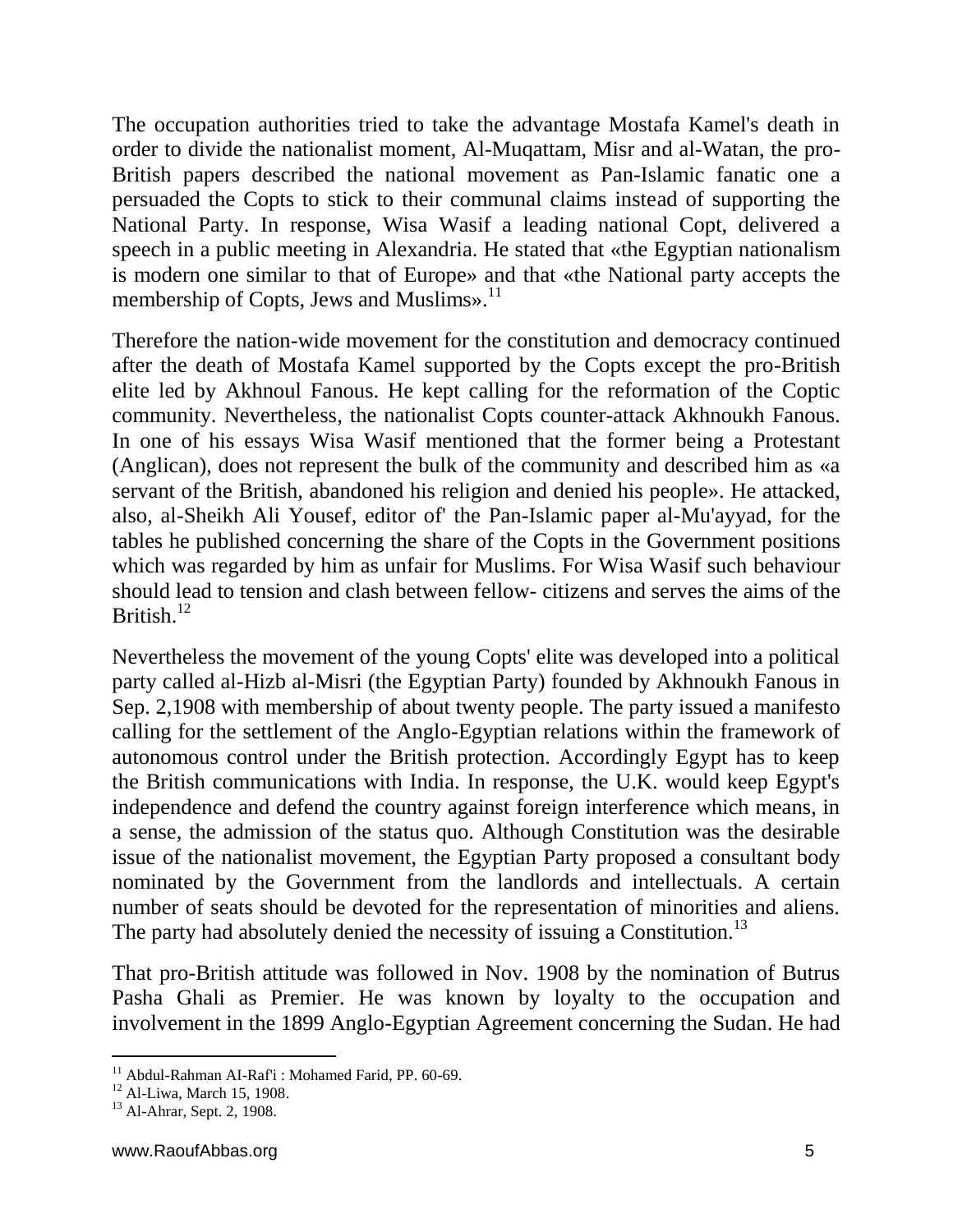been the head of the special Court formed in 1906 to decide the case of Denshiway and judged the innocent peasants to be hanged and lashed, such action shocked both Egyptian and European opinion. He started his function by re-enforcement of the 1882 Press Censorship Bill in March 1909 to tighten the anti-British campaign.

Though the Premiership under the British occupation meant nothing because the Premier had to act in general conformity with the occupation authorities the nomination of Butrus Pasha Ghali was considered as challenge to the national movement. Immediately after his nomination the Ministry of Education, controlled by the British advisor, decided teaching certain anti-Islamic books in the secondary schools and the school of Teachers. Few months later the Government applied to the Legislative Council and the General Assembly for the extension of Suez Canal cession.

Such actions accumulated the national disloyalty credit of Butrus Ghali and raised the hostility of the public opinion. In their critique the fanatic Pan-Islamic writer Sheikh Abdul-Aziz Gawish and Sheikh Ali Yousef mixed between the Premier's creed and actions. They regarded him as enemy of Islam and Muslims and claimed that 'Islam is considered as alien in his country'. <sup>14</sup> Hence the national movement suffered a crack and most of the leading nationalist Copts kept away from the Nationalist Party. A frustrated campaign started by the pro-British Press, including the young Coptic elite Papers (Misr al-Watan) calling upon the Copts to ask the protection of the occupation authorities and to hold a Coptic conference in order to discuss the communal claims. The assassination of Butrus Pasha Ghali by a Muslim youth in Feb. 20, 1910 marked the peak of the fanatic tension.

The Coptic Conference held in Asiut March 6-8, 1911 was surrounded by anti-Muslim feelings. Few weeks later, a Muslim Conference was held in response, and consequently the national movement became divided. Behind the screen, the British Agency was supporting both sides in order to widen the gap between them. <sup>15</sup> Then it was a good excuse to eliminate the national movement. Put the nationalist leaders in jail whilst no attention was paid to the communal claims of the Copts.

At the beginning of the World War I, Egypt had become British Protectorate, Egyptians: both Copts and Muslims suffered colonial direct control. Such painful experience made the solidarity of the Egyptian people and paved the way for the

 $\overline{a}$ <sup>14</sup> Those writings appeared in al-Liwa and al-Mu'ayyad April 1909-Feb. 1910.

<sup>&</sup>lt;sup>15</sup> The resolutions of the Coptic Conference were published in Arabic (see : A'mal al-Mu'tamar al-A'm Lil Aqbat al-Mun'aqid fi Asiut, 6-8 March 1911, Misr Press Cairo 1911) whilst the debates of the Muslim Conference appeared in al-Mu'ayyad and al-Jarida, April 1911.